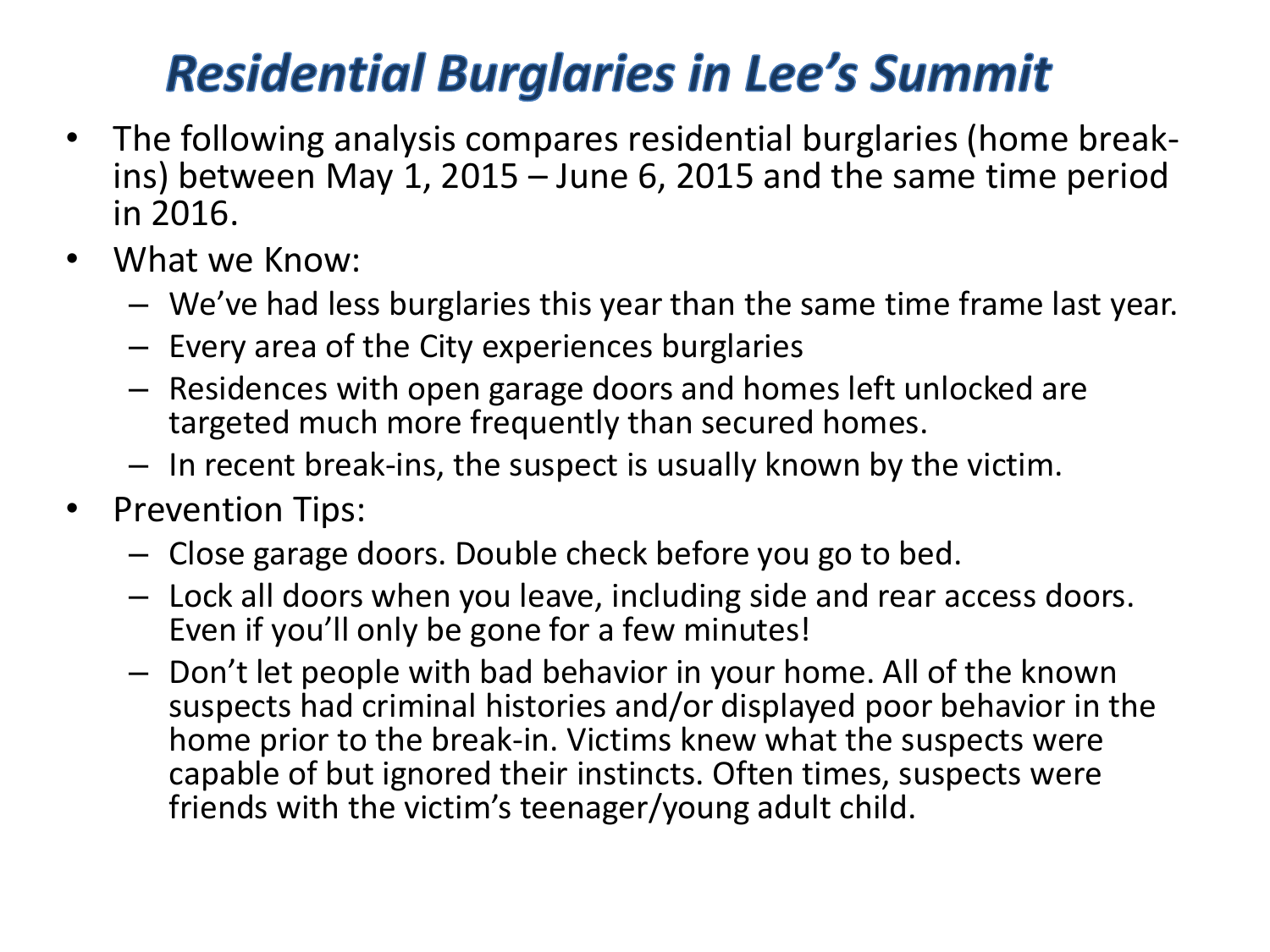## **WHERE ARE HOME BREAK-INS HAPPENING IN LS?**

**Residential Burglaries by Directional Quadrant** 

Reported burglaries between May 1, 2015 - June 6, 2015 compared to May 1, 2016 - June 6, 2016

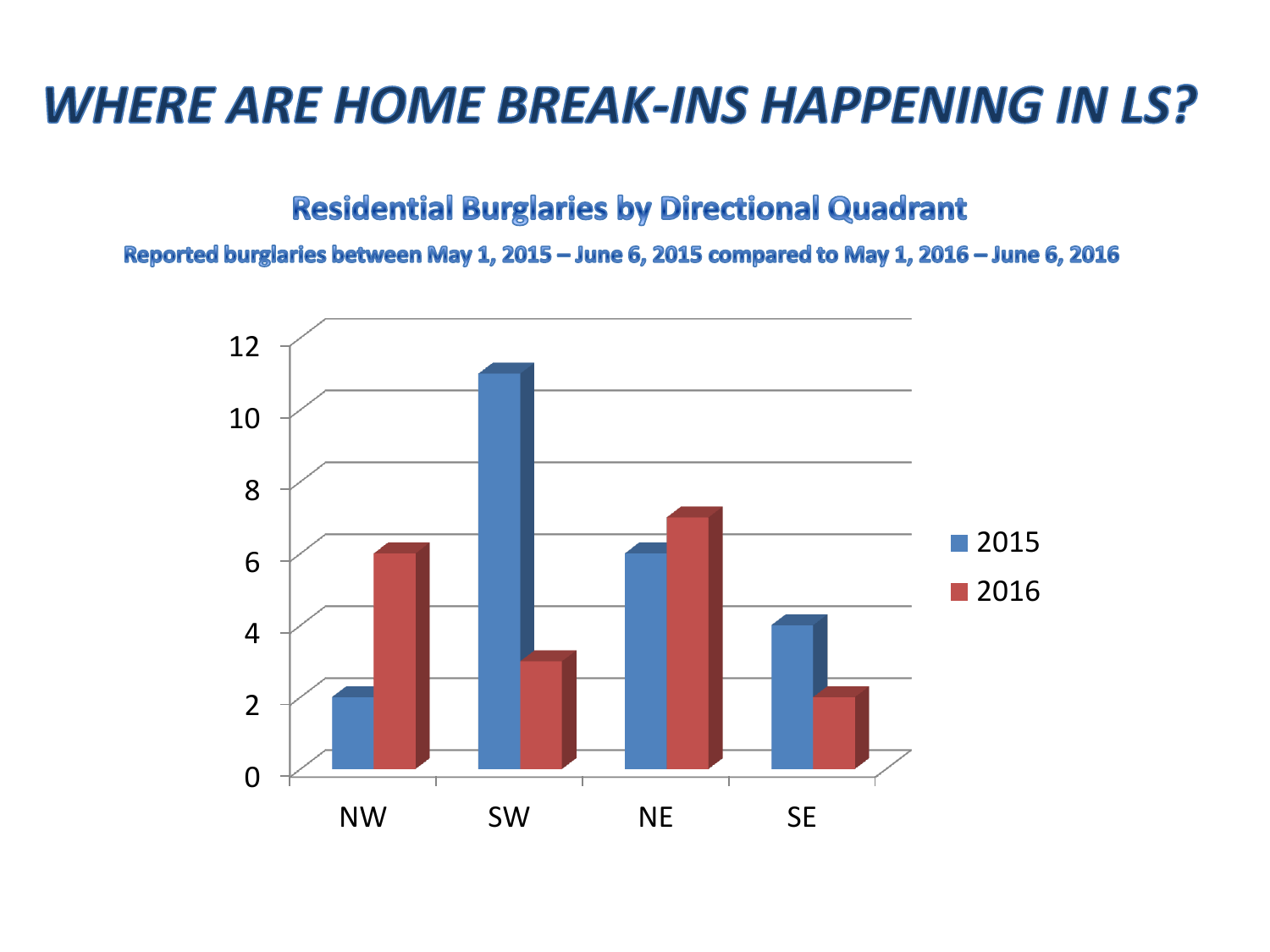## **HOW DID THEY GET IN THE HOUSE? Residential Burglaries Method of Entry 5/1/2015 - 6/6/2015**